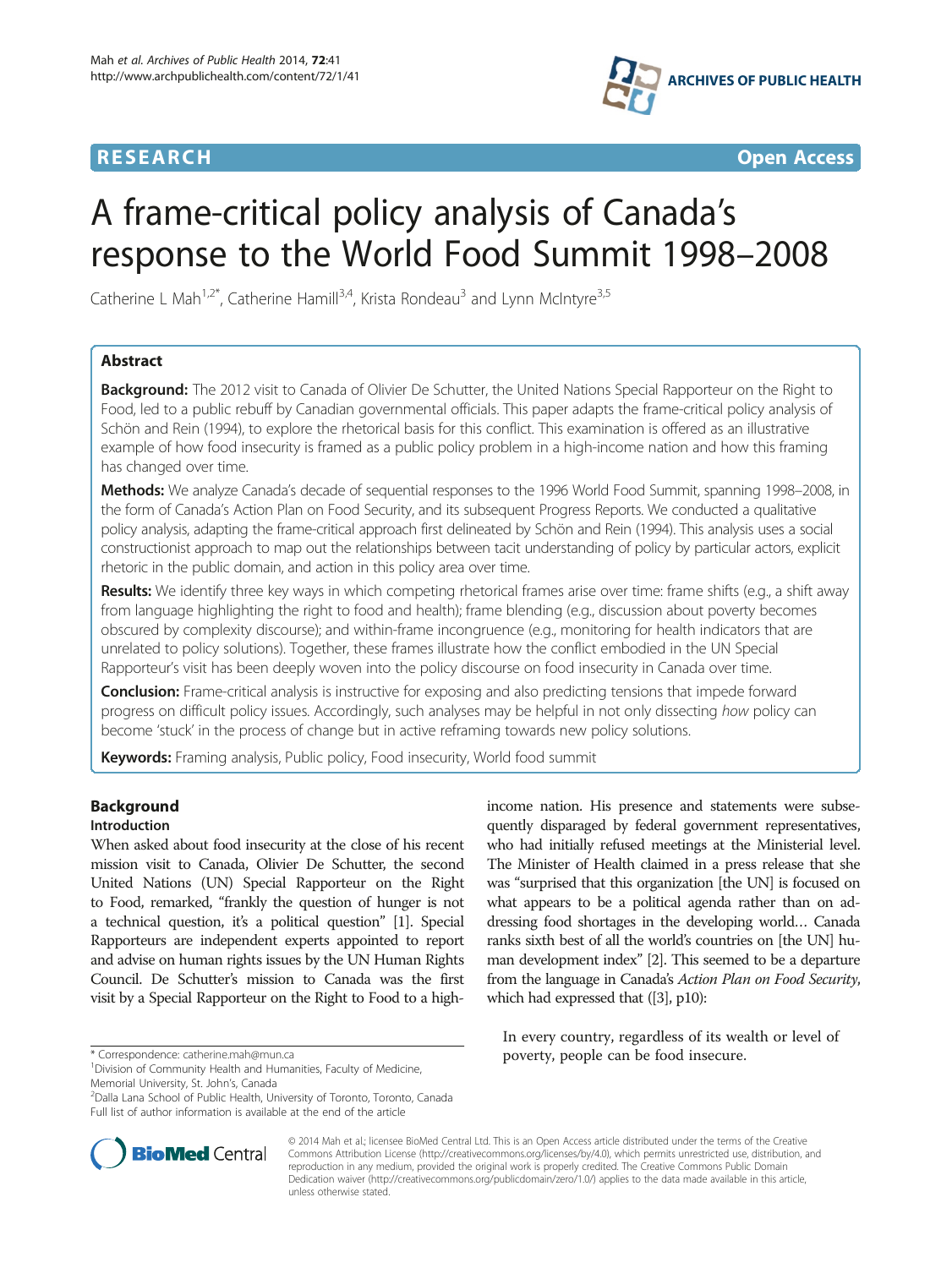Despite immense differences in per capita incomes, standards of living, resource endowments and many other characteristics which separate countries… many of the same basic dynamics are at work to create food insecurity. In examining Canada's Action Plan, it becomes apparent that there are important parallels between Canada's domestic and international food security concerns, although strategies to resolve them may vary between countries and regions.

In this paper, we ask: What can we learn from the policy language of the UN Special Rapporteur's public rebuff? Could this conflict have been predicted and characterized based on what we know about food insecurity as a policy problem in Canada?

#### Food insecurity in Canada

Food insecurity at the household level, defined as the inability to access sufficient food through socially acceptable means due to income constraints, is a significant public health problem, and a social determinant of health [[4](#page-5-0),[5](#page-5-0)]. Food insecurity continues to be a major challenge for populations—albeit within different contexts and based on somewhat different sets of causal factors—in low-, middle-, and high-income nation contexts. Canada is a high-income nation that faces a substantial food insecurity problem. Prior to the last decade, attempts to quantify the prevalence of food insecurity in Canada used inconsistent measures. Beginning in 2004, Canada adopted a systematic measurement of food insecurity by incorporating the Household Food Security Survey Module (HFSSM) in its nationally representative Canadian Community Health Survey (CCHS) [\[6](#page-5-0)]. In an analysis of the most recent CCHS data, Tarasuk and colleagues documented a national prevalence of 1.7 million households (12.7%), or approximately 1 in 8, experiencing food insecurity in 2012 [[7\]](#page-5-0). This figure has increased steadily from 11.3% in 2008. This indicator encompasses 4 million individuals, including 1.15 million children, who live in food insecure households across the country. Regional prevalences are exceedingly high; for example 45.2% in the northern territory of Nunavut in 2012.

The 2008 annual report of Canada's Chief Public Health Officer highlighted food insecurity as an important ongoing public health challenge and reiterated Canada's commitment to the World Food Summit ([\[4](#page-5-0)], p41). Public health actors have been key players in food insecurity policy in Canada, but have also struggled with how to incorporate food insecurity interventions within core public health and health promotion mandates [\[8](#page-5-0)]. Whereas other high-income countries comparable to Canada, such as the United States, have adopted national-level policies to address food insecurity, including food assistance programs such as the Supplemental Nutrition Assistance Program, interventions to address food insecurity in Canada have included a patchwork of social

policy instruments, public health interventions, and extragovernmental, particularly community-based, action [\[9](#page-5-0)].

In this paper, we examine the public tensions that emerged during De Schutter's visit by reflecting on existing conflicts that are documented as part of the policy discourse on food insecurity in Canada over time. We do so by adapting the frame-critical policy analysis first described by Schön and Rein [\[10](#page-5-0)]. This type of analysis uses a social constructionist approach to map out the relationships between tacit understanding of policy by particular actors, explicit rhetoric in the public domain, and policy actions. In our examination, we analyze Canada's decade of sequential responses to the 1996 World Food Summit, in the form of Canada's Action Plan on Food Security and its subsequent Progress Reports spanning 1998–2008. This analysis offers an illustrative example of how food insecurity is framed as a public policy problem in a high-income nation and how this framing has changed over time.

## **Methods**

In this paper, we adapt a qualitative policy analysis approach known as frame-critical analysis, first described by Schön and Rein [[10](#page-5-0)]. Framing theory has been applied in multiple fields of social inquiry over the last few decades, including communications studies, sociology, and political science. Frame-critical policy analyses of interest to readers in public health include recent examinations of alcohol policy in the UK [[11](#page-5-0)]; congestion tax policy in Sweden [\[12](#page-5-0)]; and mental health policy in Scotland [[13](#page-5-0)].

Framing analysis focuses on the process of problem definition, an essential element of agenda-setting in public policymaking. Models of agenda-setting describe how policy actors sometimes attempt to "solve problems," but more often, the process to define what constitutes a policy problem and potential solutions happens independently and can be governed by different social dynamics [[14](#page-5-0)]. Framing analysis can help us to understand how the "puzzle" of household food insecurity can be transformed into "actionable problems" through an analysis of how policy problems are socially constructed ([\[15\]](#page-5-0), p26). Schön and Rein, whose work remains among the enduring accounts of framing in the policy sciences, interrogate how issues are problematized through conflict and negotiation, which can be analyzed in the rhetoric, or persuasive language, of a policy debate [\[10,](#page-5-0)[16,17](#page-6-0)]. By asking how household food insecurity is "framed as a policy issue," we refer to how actors communicate about household food insecurity in terms of its definitions, causes, consequences, who should participate in deciding upon appropriate interventions, why intervention would be necessary or not, and if so, what type of intervention would be appropriate and effective. In other words, a frame is language that conveys an underlying causal story about a policy problem and what should be done about it—a diagnosis and a prescription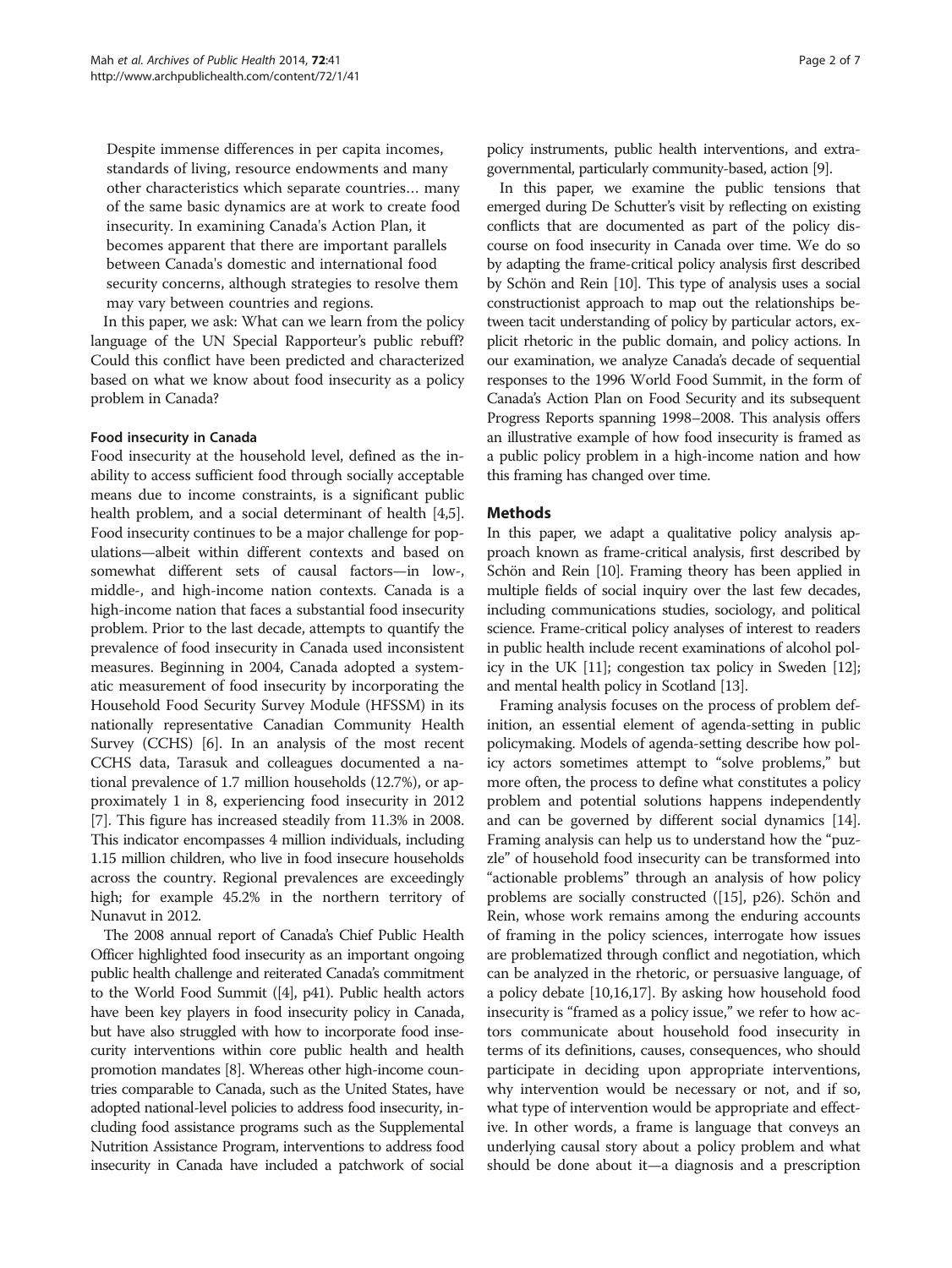[[18](#page-6-0)]. How policy actors describe their answers to these questions is more important than what they would prescribe.

Frame-critical analysis attempts to make the tacit elements of policy conflicts explicit by identifying the issue terrain; naming competing frames within the debate; and positing the dynamics of those frames in action  $-$  e.g., how reframing has occurred over time [[18](#page-6-0)]. This type of analysis has two functions. It permits hypothesis-generation, and consequently empirical analysis of other policy data for hypothesis-testing ([\[10\]](#page-5-0), p36). It also has a normative dimension: it is intended to be a first step towards resolution of persistent or intractable conflicts.

In this paper, we have purposively selected Canada's World Food Summit reports, including its Action Plan for Food Security [\[3](#page-5-0)] and the five subsequent Progress Reports [[19](#page-6-0)-[23\]](#page-6-0), as an important document set for initiating an analysis on how food insecurity has been defined and framed over time in Canada. In addition to the institutional sanction of the reports at the national level, a broad array of interventions are embedded within the Action Plan and Progress Reports under the food insecurity banner, which makes them useful for considering how public health interventions are situated within the national health and social policy context.

We conducted the analysis as follows. First, we contextualized each of the documents, indexing meta-information on the structure, authorship, and format of the reports. Second, we carried out an extraction of texts focusing on domestic policy instruments, particularly social policy, to address food insecurity. Extracts focusing solely on agricultural production were excluded. Text extracts were qualitatively coded by one individual; emergent themes and patterns were peer-debriefed on an ongoing basis by all members of the research team. This allowed us to produce a post-hoc classification of major programs and policy actions to address food insecurity according to specific needs, such as education, capacity building, income support, food, food distribution, and so on. We then analyzed the findings across time and situated them within Canadian political environment to identify the dynamics of frames in action, encompassing three key patterns: frame shifts, frame dilution, and within-frame conflict.

## Results

## Examining Canada's commitment to the World Food Summit

The 1996 World Food Summit (WFS) was hosted by the Food and Agriculture Organization (FAO) in Rome and was attended by 112 state leaders and over 70 other highlevel representatives. Its imperative was to 'eradicate' hunger and poverty, and it defined food security as existing when "all people, at all times, have physical, social and economic access to sufficient safe and nutritious food that

meets their dietary needs and food preferences for an active and healthy life" [\[24](#page-6-0)]. Note that in this paper we focus on food insecurity, which specifies lack of access to food because of financial constraint [[25](#page-6-0)]. The collective nationstate commitment to the WFS was recorded in the Rome Declaration on World Food Security and the World Food Summit Plan of Action, which described a pathway to addressing food insecurity within and across countries [\[24\]](#page-6-0).

The specific role of Canada in the WFS process and related international food and nutrition developments of the early 1990s has been well described elsewhere [\[26,27](#page-6-0)]. It is worth reiterating that Canada was a key player at the Summit, including drafting of language and helping to convene a non-governmental organization side forum. The Canadian federal agriculture department, Agriculture and Agri-Food Canada, was responsible for coordinating the contribution to the WFS, as well as issuing the domestic response and progress reports.

After the Summit, Agriculture and Agri-Food Canada assembled a 37-member Joint Consultative Group to articulate Canada's approach to WFS pledges through Canada's Action Plan for Food Security [\[3](#page-5-0)], featuring inter-ministerial representation as well as civil society actors from health, agriculture, natural resources, and development sectors. The Action Plan identified seven central commitments and ten priorities for action. The seven Canadian commitments, derived from WFS commitments, describe domestic and international actions:

- 1. An Enabling Environment, defined in terms of social, political, and economic factors and encompassing education and dialogue on food security and the right to food;
- 2. Access to Food, grounded in poverty reduction as well as access to safe and nutritious food, healthy eating practices, and traditional food acquisition by Aboriginal communities;
- 3. Sustainable Agriculture and Rural Development; including agricultural research and development to increase production, and mitigation/adaptation measures to address climate change;
- 4. Trade and Food Security, which envisions fair trade as essential to food security and that trade liberalization can have negative effects on particular population groups or nations;
- 5. Emergency Prevention and Preparedness, which focuses principally on global conflicts and food aid; and
- 6. Promoting Investment in processing and production capacity.

The seventh commitment, Implementation and Monitoring, is only addressed in the international context. Of the ten priorities for action, the top two are the right to food and the reduction of poverty. Canada's Action Plan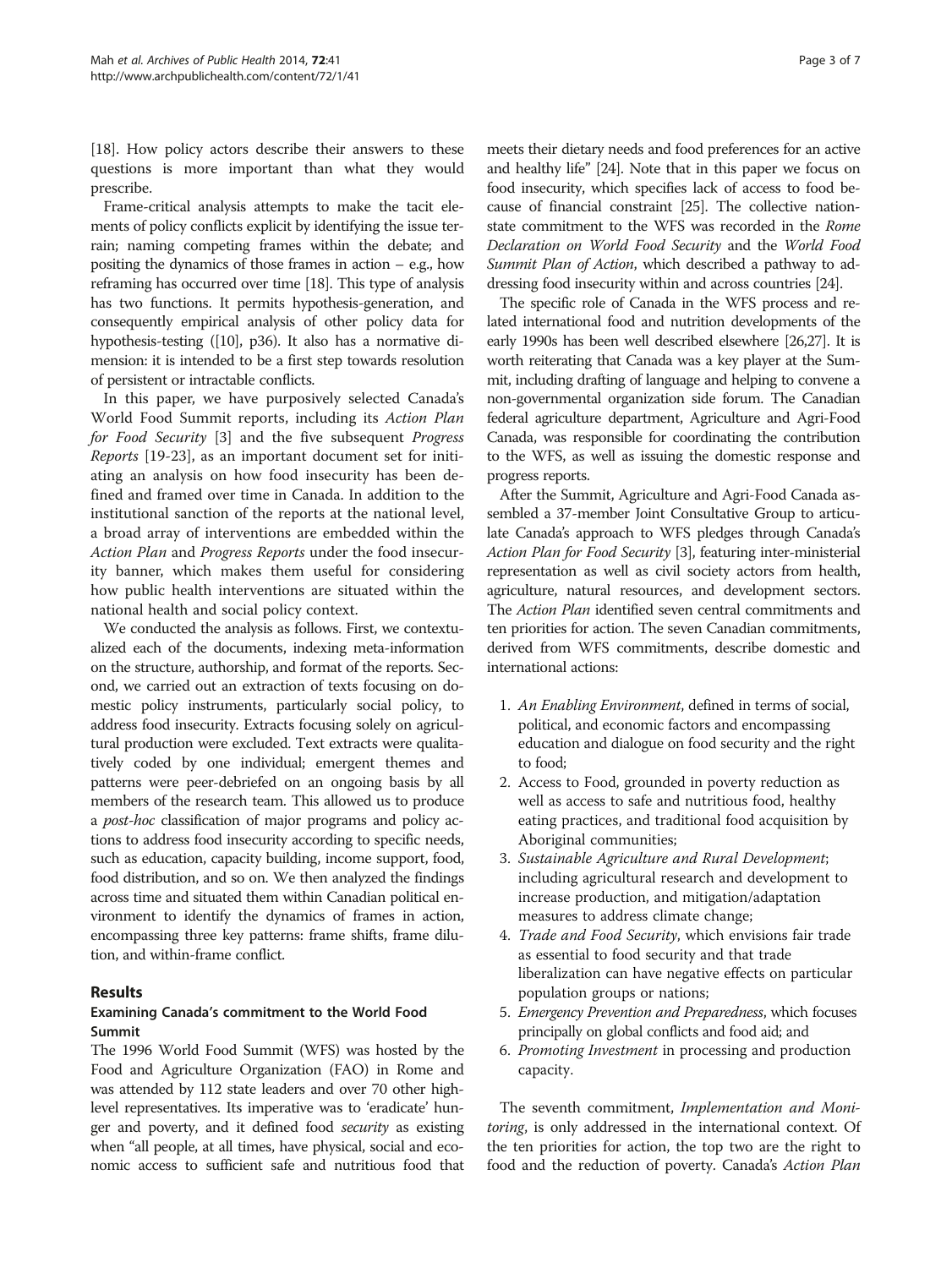goes on to describe measures to address the right to food, including applying a participatory approach to defining this core value.

Over the next ten years, Canada reported on its WFS commitments through a series of Progress Reports to the FAO [\[19-23\]](#page-6-0). The first Progress Report was issued in 1999 and four subsequent reports were released in 2002, 2004, 2006, and 2008. No further reports are anticipated.

The structure of the Progress Reports has changed over time. The first three reports reiterate the Action Plan priorities and offer an update on the seven commitments, with actions grouped under 'domestic implementation' and 'international implementation'. The reports adopt a narrative form and initiatives are grouped under the specific commitments they address. The format of the fourth and fifth reports change. They continue to list the seven commitments, but there is no mention of the original priorities. Implementation updates are converted to tables. By the fifth report, the implementation tables have been substantially abbreviated and do not link to the seven commitments at all.

Some report sections are conspicuously static. For example, 'Lessons Learned' vary little between reports three and five. The section on Aboriginal peoples' experience of food insecurity is virtually reproduced from report to report. This is concerning given the severity of food insecurity and challenges for healthy diets among Aboriginal communities expressed each time, attributed to income, but also to food quality and access, relating to the interface between traditional and contemporary ways of life [\[28,29\]](#page-6-0).

## The dynamics of frame conflict on food insecurity Frame shifts: right to food and health

One of the most obvious patterns in the dynamics of framing and reframing across Canada's WFS reports is change over time. This aligns with the longitudinal political context, in which Canada experienced a notable political shift. The Liberal Party, incumbent with a strong majority since 1993, changed its leadership in 2003 and was reduced to a minority government in the 2004 general election. The Conservative Party successfully united a centre-right and right wing party to win a minority in the 2006 general election and a majority in 2011.

Two prime examples of frame shifts are how the *Progress* Reports handle the right to food and how health is contextualized. The right to food was central to the WFS and Canada's Action Plan. Canada's early Progress Reports reiterate the right to food as a priority. By the third report, Canada is named as the "developed nation" example among case studies commissioned by FAO on the right to food, offering "important recommendations and lessons learned for federal, provincial, territorial and local governments to improve food security in Canada" ([\[21\]](#page-6-0), p19). Remarkably, the next two reports eliminate mention of the right to food altogether, and only discuss human rights in the context of international development, foreshadowing the UN Special Rapporteur's clash with the federal government in 2013.

Health conditions associated with food insecurity are another frame shift. The Action Plan notes that food insecurity is "compounded by difficulties in accessing appropriate social services, particularly among the aged and people with physical and mental disabilities, or with acute or chronic illness" ([\[3\]](#page-5-0), p14); chronic disease amplifies the effects of inadequate household income. By the fourth and fifth Progress Reports, chronic disease becomes a food insecurity issue requiring attention. Obesity, "one of the leading causes of chronic illness in Canada… has focused attention on a whole new set of food security issues related to food quality and diet" ([\[22\]](#page-6-0), p6). Prevention and control strategies such as Canada's Diabetes Strategy ([[22\]](#page-6-0) p17) and the federal Aboriginal Diabetes Initiative ([[23\]](#page-6-0), p16) emerge as part of the food security implementation plan. The fourth report names the Diabetes Strategy under Action Plan commitment two, "policies aimed at eradicating poverty and inequality and improving physical and economic access by all, at all times, to sufficient, nutritionally adequate and safe food and its effective utilization," alongside income-support measures such as the National Child Benefit ([\[22\]](#page-6-0), p15).

## Frame blending: poverty and complexity

We observed a second pattern of reframing through frame dilution, a version of what Rein and Schön have called frame "blending" ([[18](#page-6-0)], p101). Blending occurs when policy actors need to cope in a pragmatic way with conflict. Rather than jettison old frames for new ones, actors blend aspects of the old and new frames into something workable and legitimate in the new context. Our term 'dilution' demonstrates how it is not only the admixture of frames that constructs the issue. Rather, strong frames can be qualified, toned down, and hence diluted.

The second Progress Report, for example, cites among its 'Lessons Learned' that, "There is a tendency among development practitioners to believe that programs aimed at reducing poverty will reduce food security. While poverty is unquestionably a major contributor to food insecurity, not all the poor are hungry" ([\[20](#page-6-0)], p59). This framing portrays food insecurity as only a narrow concern, in contrast to a broad societal concern deserving of substantive collective action, i.e., social policy interventions. The Progress Reports go on to feature targeted policy instruments for those most vulnerable, such as the National Child Benefit, a household income supplement for families with children who would benefit from workforce attachment, and the federal Food Mail Program (now Nutrition North Canada), a retailer/ supplier subsidy for healthier perishable foods in northern communities facing high retail food prices. The only instance where one of the Progress Reports identifies a comprehensive poverty reduction approach is to name a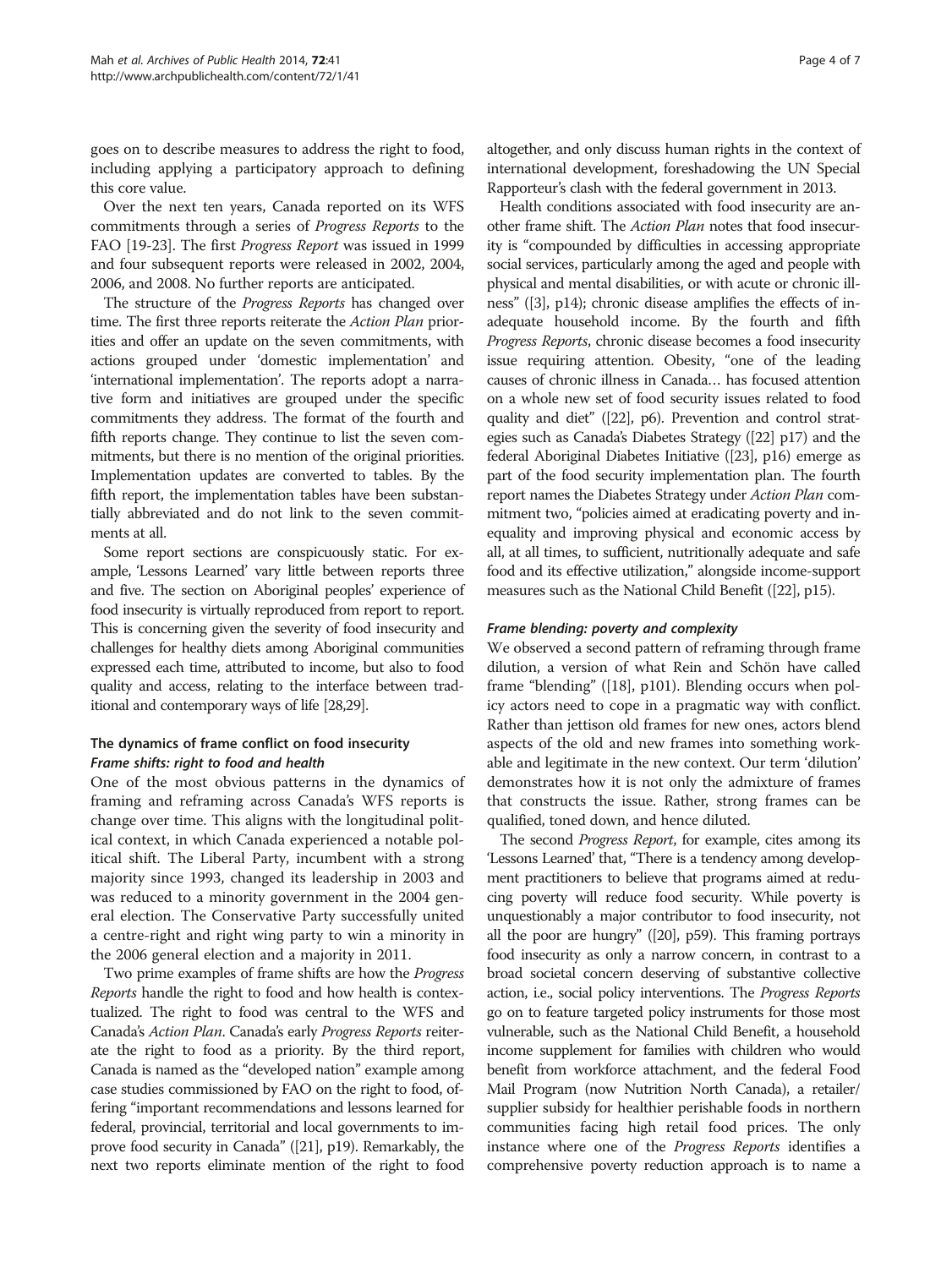provincial (Newfoundland and Labrador), and not a national, strategy ([[22\]](#page-6-0), p23). Canada's federal governance structure tends to highlight social assistance as a provincial responsibility, but this is also an indicator of where proposed policy solutions reflect a dilution of the problem of poverty in relation to food security. Canada's original Action Plan, in contrast, highlighted the "exceptional paradox" in the global co-existence of ample food production and food insecurity, naming poverty reduction as a priority area ([\[3\]](#page-5-0), p4).

A second example of dilution is the evoking of complexity, which, from a frame-critical perspective, can represent a reframing of policy solutions without clear alignments to actors empowered to take action. The first Progress Report notes that "Efforts have to be made for all players to seek new and more creative partnerships, strengthen networks, and work inclusively, while encouraging participation of communities and individuals in developing and implementing policies and programs" ([\[19\]](#page-6-0), p41). The second report proceeds, "Appropriate legislative and policy initiatives to address the problem of hunger can be undertaken only by the appropriate level of government and the private sector [emphasis added]" ([[20\]](#page-6-0), p11). By the fourth report, complexity is an "outstanding lesson learned" in which "the issues relating to food security—from poverty alleviation to micro-nutrient enhancement—are universally complex and require long term commitments from all stakeholders for resolution and impact" ([\[22](#page-6-0)], p13).

Does 'complexity' thus reflect commitment to wider dialogue? The original Action Plan had called for intersectoral action to define the right to food. The fourth and fifth Progress Reports exclude mention of the right to food altogether, while recounting consultative actions focused on community food security (community-based food organizations, food security networks, and local food justice initiatives). We agree with the first Progress Report that "Broad community involvement has proven to be the most effective way to shift community norms" ([\[19](#page-6-0)], p42), in terms of the need for diverse actors in a society to have the opportunity to participate in shaping the policy discourse. However, the portrayal of community actions in the absence of a clear linkage to discourse on how the state can and should operationalize the right to food, has served to make the connection between community-level and systems-level, macro-social policy dialogue more ambiguous.

## Within-frame conflict: monitoring across jurisdictions

Like other grey literature of this type, the Progress Reports emphasize 'ongoing monitoring' of the problem at hand, a frame expressing progress and accountability. For example, the following list of measures are varied monitoring actions named in the Progress Reports:

• Nutritious Food Basket (Health Canada) ([[19](#page-6-0)], p22; [[21](#page-6-0)], p23; [[22](#page-6-0)], p16)

- Canadian Community Health Survey (CCHS) direct measure of prevalence of household food insecurity ([\[19\]](#page-6-0), p23; [[20\]](#page-6-0), p33; [[22](#page-6-0)], p19)
- Local research projects on food availability, food security, and nutritional vulnerability ([\[19\]](#page-6-0), p23)
- Food consumption and nutrient intake surveys ([[19](#page-6-0)], p23)
- Audits of existing social programs ([\[21\]](#page-6-0), p20)
- Development of health indicators ([[19\]](#page-6-0), p22; [[22](#page-6-0)], p19)
- Specific tools for vulnerable populations such as Northern communities and pregnant women ([[19\]](#page-6-0), p23; [[21](#page-6-0)], p25; [[23](#page-6-0)], p18)
- Sustainable food costing ([\[22](#page-6-0)], p22)
- Documentation of local community food security initiatives ([\[22\]](#page-6-0), p21)

The reports' framing of monitoring illustrates withinframe conflict, an incongruence between rhetoric and action [[10\]](#page-5-0). Over time, the *Progress Reports* reflect few systematic or consensual approaches to documenting the problem of food insecurity across jurisdictions and levels of government. The only clear cross-jurisdictional monitoring instruments are the Nutritious Food Basket and the Household Food Security Survey Module, and local initiatives are represented within the scope of federal responses. The disparate array of measurement approaches presented is incongruous with the framing of rigour and consistency. Reports three to five define "The Need for Data" as "additional quantifiable information" and a 'Lesson Learned' [\[21](#page-6-0)-[23\]](#page-6-0).

## **Discussion**

Our analysis begins to unpack the rhetorical basis for policy conflict on food insecurity in Canada, as illustrated in the series of reports associated with Canada's response to the 1996 World Food Summit. We have described the disappearance of the concept of the right to food from the policy discourse; a static portrayal of food insecurity among Aboriginal populations; the emergence of chronic disease as a problem of policy significance; the use of complexity framing alongside a diminishment of the importance of interventions to address income security and poverty; and an emphasis on monitoring that increasingly reports on small local initiatives without reference to how they link to a broader national conversation. Each of these findings could reflect idiosyncrasies in report production, but together, and in a significant and institutionally sanctioned document set, suggests that unresolved policy tensions exist in the framing of food insecurity in Canada.

We in no way wish to suggest that our frame-critical analysis of the WFS reports explains the debates about food insecurity in Canada today. What we wish to convey through our illustrative example of Canada's WFS reports is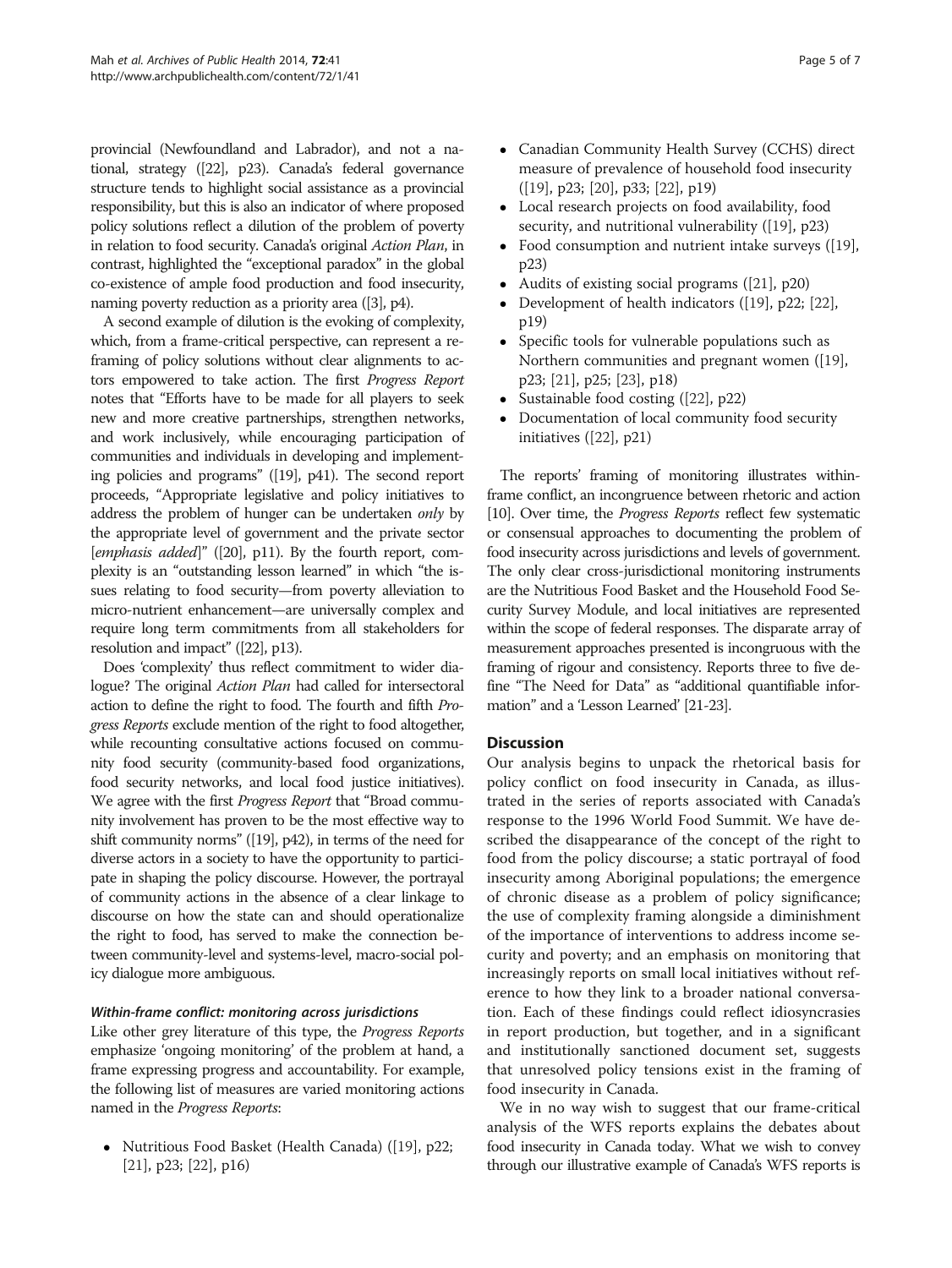<span id="page-5-0"></span>that problem definition in the form of framing is selective – it rules in at the same time as it rules out. Frames and framing can construct policy decisions even before a decision per se has been made. Reflecting on Canada's WFS Progress Reports, the solutions presented as addressing household food insecurity are largely those already in existence, which are then framed in terms of what dimension of need they address. It should be emphasized that such frames not only represent but can actually play a discursive role in shaping the likelihood—or not—of food insecurity rising in importance on the federal policy agenda in the future.

During the UN Special Rapporteur's visit, De Schutter's statements and the government's responses highlighted a gap between what can be documented to be a problem, and what can be identified a problem that needs a solution. Food insecurity is not only a population level health condition that can be measured through epidemiological assessment, but something that can construed by and constructed by relevant actors to be a policy problem: i.e., someone's responsibility, and a matter for state intervention—or not.

One way of characterizing public health policy conflicts is to document how they reflect concrete disagreements about the means and ends of policy. Frame analysis can help us to broaden our understanding of such conflicts to focus upon how actors actively negotiate policy meaning through the language of a debate [[30\]](#page-6-0). When we examine conflicts through a framecritical lens, we need to examine both what the debate is about as well as how the debate is created and reproduced in its social context: through time, in institutional texts, and in other forums where argumentation can be observed. Through the brief exploratory examples in this paper, we have highlighted how frame-critical analyses are essential for dissecting how policy can become 'stuck' in the process of change.

## Conclusion

The process of problematization through framing is a gateway to agenda-setting, establishing new policies, reworking old ones, or even making strategic decisions not to act (famously described by Bachrach and Baratz [[31](#page-6-0)]). Because frames embed meaning, they have an institutional foundation, which is to say that they are 'sponsored, to use Schön ' and Rein's term, through social structures and can thus be reconstructed through an analysis of policy documentation of different kinds, such as we have done in this manuscript. We thus contend that framing analysis should be one of the core steps in analysis and evaluation of public health policy issues and to form the basis of reframing towards new policy solutions.

#### Competing interests

The authors declare that they have no competing interest.

#### Authors' contributions

CLM co-led the research and led the manuscript writing. LMcI co-led the research. All authors contributed to interpretation of data, writing of sections, and review and editing of drafts.

#### Acknowledgements

This work was supported by the PROOF program of research, funded by the Canadian Institutes of Health Research, with funds held at the University of Toronto and the University of Calgary. V Tarasuk is PI of the PROOF program of research and offered insights during the conceptualization of this work. This research has received institutional research ethics board approval from the University of Toronto and the University of Calgary. This research was supported by a Programmatic Grant in Health and Health Equity, Canadian Institutes of Health Research (CIHR) (FRN 115208).

#### Author details

<sup>1</sup> Division of Community Health and Humanities, Faculty of Medicine, Memorial University, St. John's, Canada. <sup>2</sup>Dalla Lana School of Public Health University of Toronto, Toronto, Canada. <sup>3</sup>Department of Community Health Sciences, Faculty of Medicine, University of Calgary, Calgary, Canada. <sup>4</sup>Faculty of Law, McGill University, Montreal, Canada. <sup>5</sup>Institute for Public Health University of Calgary, Calgary, Canada.

#### Received: 28 April 2014 Accepted: 13 August 2014 Published: 24 November 2014

#### References

- 1. De Schutter O, quoted in S. Schmid: UN envoy blasts Canada for 'selfrighteous' attitude over hunger, poverty, National Post. 2012. [http://news.](http://news.nationalpost.com/2012/05/15/un-envoy-blasts-canada-for-self-righteous-attitude-over-hunger-poverty/) [nationalpost.com/2012/05/15/un-envoy-blasts-canada-for-self-righteous](http://news.nationalpost.com/2012/05/15/un-envoy-blasts-canada-for-self-righteous-attitude-over-hunger-poverty/)[attitude-over-hunger-poverty/](http://news.nationalpost.com/2012/05/15/un-envoy-blasts-canada-for-self-righteous-attitude-over-hunger-poverty/) accessed 23/08/2013.
- 2. Aglukkaq L: News release: meeting with UN special rapporteur. Ottawa: Leona Aglukkaq MP, Minister of Health and Minister of the Canadian Northern Economic Development Agency; 2012.
- 3. Agriculture and Agri-Food Canada: Canada's Action Plan for Food Security. Ottawa: Agriculture and Agri-Food Canada; 1998.
- 4. Butler-Jones D: The Chief Public Health Officer's report on the state of public health in Canada, 2008: addressing health inequalities. Ottawa: Public Health Agency of Canada; 2008.
- 5. McIntyre L, Rondeau K: Food insecurity. In Social Determinants Of Health: Canadian Perspectives. Edited by Raphael D. Toronto: Canadian Scholars' Press; 2009:188–204.
- 6. Health Canada, Office of Nutrition Policy and Promotion: Canadian Community Health Survey, Cycle 2.2, Nutrition (2004) – Income-Related Household Food Security in Canada. Ottawa: Health Canada; 2007.
- 7. Tarasuk V, Mitchell A, Dachner N: Household Food Insecurity in Canada, 2012. Toronto: Research to identify policy options to reduce food insecurity (PROOF); 2014. [http://nutritionalsciences.lamp.utoronto.ca/resources/proof](http://nutritionalsciences.lamp.utoronto.ca/resources/proof-annual-reports/annual-report-2012/)[annual-reports/annual-report-2012/](http://nutritionalsciences.lamp.utoronto.ca/resources/proof-annual-reports/annual-report-2012/) accessed 24/03/2013.
- 8. Seed B, Lang T, Caraher M, Ostry A: Integrating food security into public health and provincial government departments in British Columbia. Agric Hum Values 2013, 30:457–470.
- 9. Nord M, Hopwood H: A Comparison of Food Security in Canada and the United States. Economic Research Report Number 67. Washington, DC: United States Department of Agriculture Economic Research Service; 2008.
- 10. Schön DA, Rein M: Frame Reflection: Toward the Resolution of Intractable Policy Controversies. New York: BasicBooks; 1994.
- 11. Hawkins B, Holden C: Framing the alcohol policy debate: industry actors and the regulation of the UK beverage alcohol market. Critical Policy Studies 2013, 7:53–71.
- 12. Richardson T, Isaksson K, Gullberg A: Changing frames of mobility through radical policy interventions? The Stockholm congestion tax. International Planning Studies 2010, 15(1):53–67.
- 13. Sturdy S, Smith-Merry J, Freeman R: Stakeholder consultation as social mobilization: framing Scottish mental health policy. Soc Policy Admin 2012, 46:823–844.
- 14. Kingdon JW: Agendas, Alternatives, and Public Policies. 2nd edition. New York: Longman; 2003.
- 15. Goodin RE, Rein M, Moran M: The public and its policies. In The Oxford Handbook of Public Policy. New York: Oxford University Press; 2006:3–35.